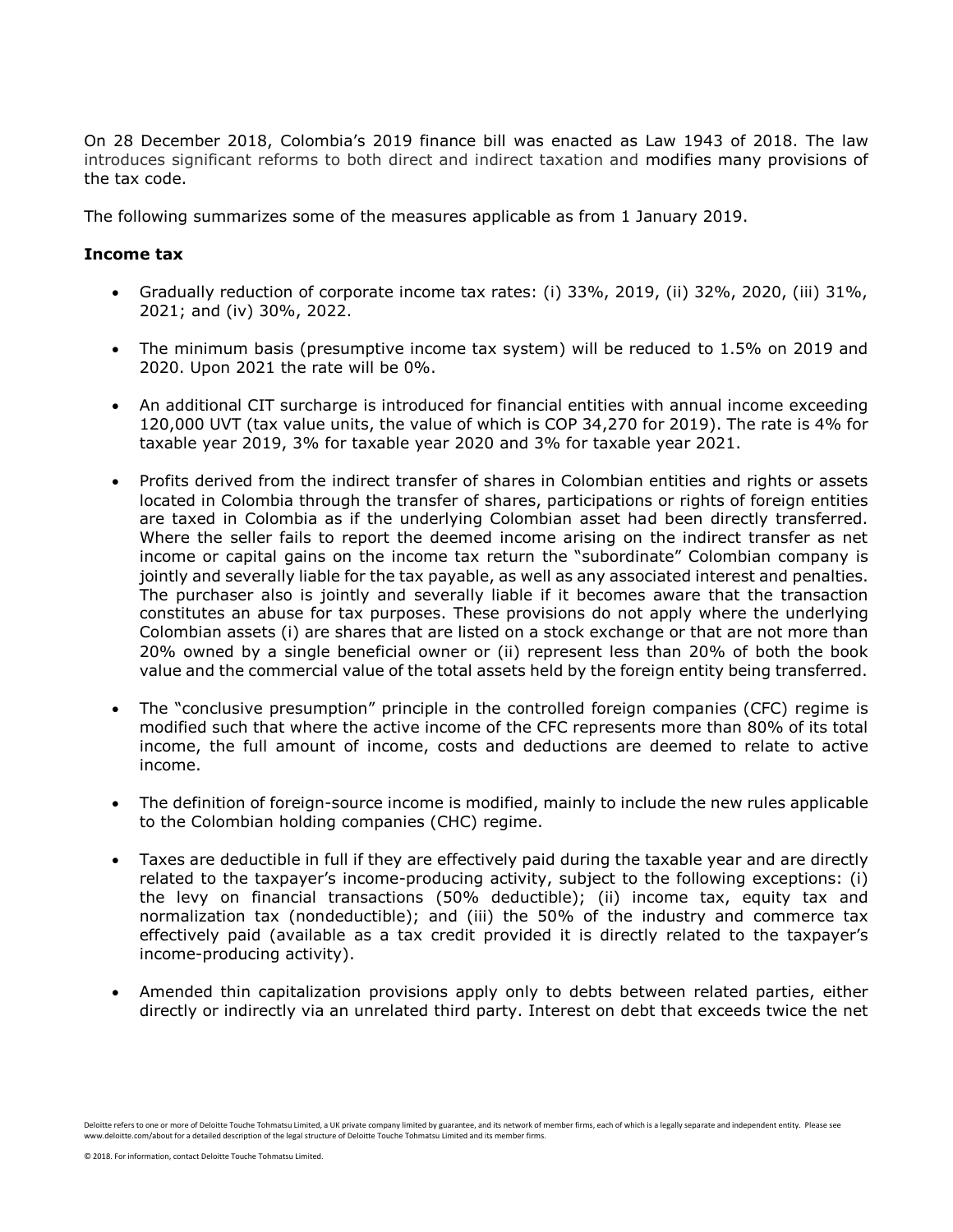equity of the taxpayer as at 31 December of the preceding taxable year is not deductible for income tax purposes (a 3:1 debt-to-equity ratio previously applied).

- The rules for the realization of income by capital funds are amended so that in certain cases and subject to the fulfilment of strict conditions, income from such funds will be deemed to arise when the profits are distributed to the beneficiary. Transitional provisions also are introduced.
- The foreign tax credit rules are adjusted. Colombian resident individuals and entities that receive foreign-source income subject to income tax in the source country generally are entitled to a tax credit for the foreign tax paid attributable to the foreign-source income, net of any associated costs and expenses. The foreign tax credit may not exceed the Colombian tax attributable to the income and the Colombian taxpayer must obtain certification of the foreign tax paid.
- VAT paid on the acquisition, import, creation or construction of real productive fixed assets may be treated as a credit for income tax purposes in the year of acquisition or in future years.

# **Withholding tax**

- A special 7.5% withholding tax (WHT) rate applies to dividends distributed as nontaxable income to resident companies (increased from 5% in the original finance law bill). The WHT is payable only when an initial distribution is made to a resident company, and is treated as an imputed tax credit on a subsequent distribution to a Colombian resident individual or an investor resident abroad. Tax on dividends paid out of profits that were not taxed at the corporate level is levied at the general income tax rate (33% for taxable year 2019). The 7.5% WHT also applies after deducting the tax paid at the general rate, resulting in an effective rate of 38.025% for taxable year 2019. These rates also apply to dividends distributed to nonresident individuals and foreign entities, subject to certain exceptions.
- For foreign portfolio investments, a 30.625% WHT rate applies to dividends paid out of profits that were not taxed at the corporate level (comprising 25% WHT on the full amount of the dividend plus 7.5% on 75% of the dividend, i.e. the amount net of the 25% WHT). The WHT rate is 7.5% on dividends paid out of profits taxed at the corporate level. These rules do not apply if the ultimate beneficial owner of the dividends is a Colombian resident with control over the underlying investments.
- Some income withholding tax rates applicable to payments abroad are increased from 15% to 20%, including those on interest, royalties, leasing, and technical, consulting and technical assistance services. However, the 15% WHT rate continues to apply to interest payable on a loan of at least one year. Fees for management and related services paid directly or indirectly to a foreign parent company are subject to a WHT rate of 33% on the gross amount of the payment.

## **VAT**

- The remote maintenance of programs and equipment is brought within the scope of VAT.
- The government may increase the VAT withholding rate from 15% to up to 50% of the tax due. If no increased rate is announced, the 15% rate applies.

## **Miscellaneous**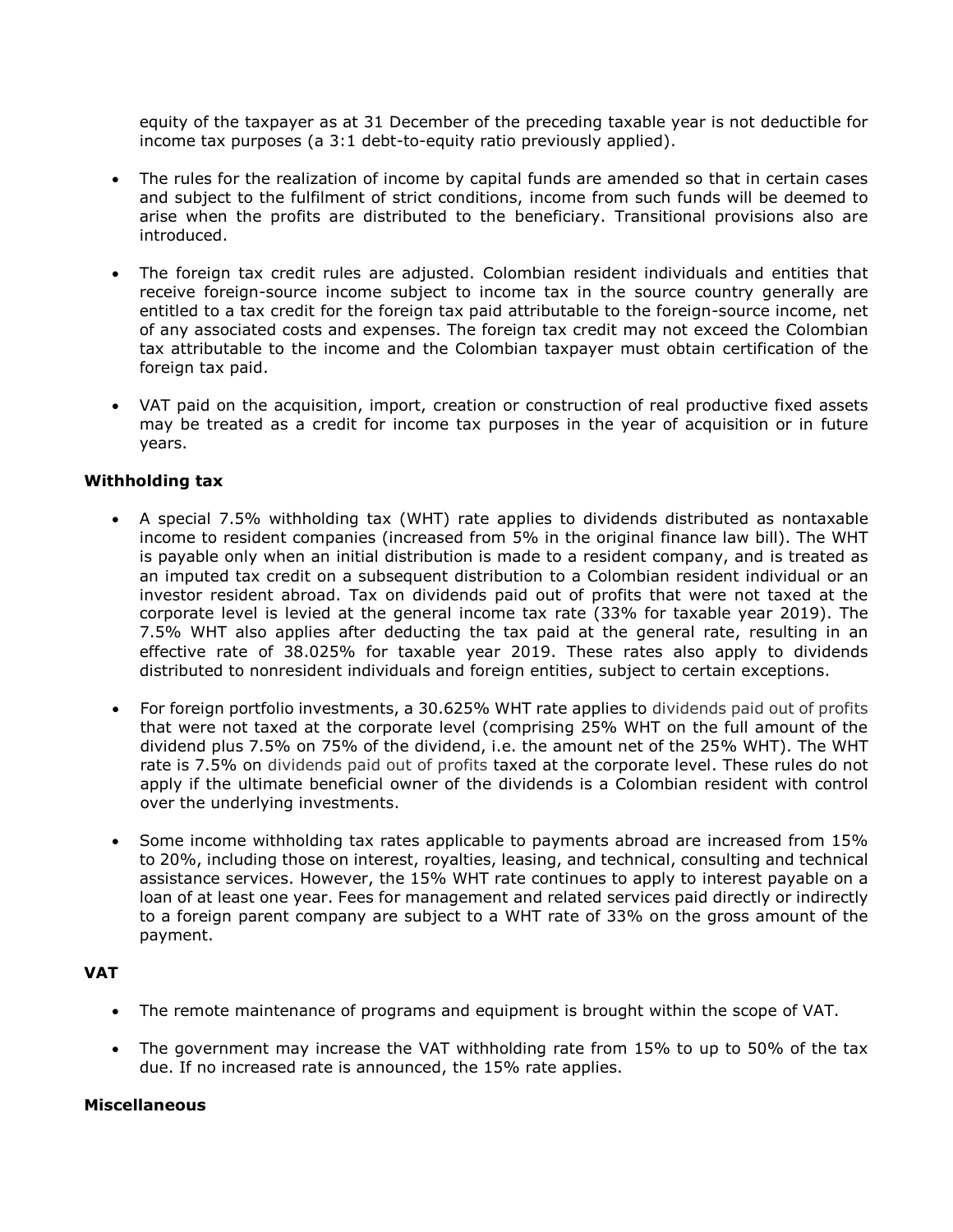- The extraordinary equity tax originally proposed to be introduced for taxable years 2019 and 2020 is extended to 2021. The tax applies at 1% on net equity exceeding COP 5,000 million (approximately USD 930,000) on 1 January 2019. (The original finance law bill proposals were for variable tax rates from 0.5% to 1% on net equity exceeding COP 3,000 million on 1 January 2019.)
- The "normalization tax" (effectively similar to a tax amnesty) at a 13% rate (reduced from 14% as originally proposed) applies for income taxpayers that, on 1 January 2019, either have omitted to report assets to the Colombian authorities, or claimed relief for nonexistent liabilities. Foreign trust rights are treated as trust rights owned in Colombia and are potentially subject to the tax.
- The departure tax payable when an individual leaves Colombia by air is extended to apply also to Colombian nationals. The tax is payable at a maximum of USD 1 on the purchase of the airline ticket. Tourism tax also is modified and is payable at a maximum of USD 15 at the time of purchase of airline tickets by passengers whose final destination is Colombia.
- A "SIMPLE" tax regime is introduced for taxpayers with gross income in the previous taxable year of less than 80,000 UVT. A single rate of between 2.6% and 13.6% applies in place of income tax, VAT (in certain cases), consumption tax, consolidated industry and commerce tax, and payments to the pensions system.
- Consumption tax does not apply to taxpayers operating under franchise agreements, who are instead subject to VAT. Consumption tax is levied on the transfer of title to real estate, other than rural property intended for agricultural activities whose value does not exceed 26,800 UVT.
- Other than in exceptional circumstances, electronic invoices must be subject to prior authentication by the tax authorities.
- Electronic invoices are required to claim a deduction for an expense for income tax purposes and to recover any input VAT suffered. Alternative documents such as those generated by POS machines are not accepted for these purposes.

## **Tax incentives**

- A special tax regime is introduced for taxpayers that generate at least 250 direct jobs and make new investments of at least 30 million UVT in a commercial, industrial and/or service activity in Colombia. The employment and investment requirements in the original bill were 50 direct jobs and investment of at least 50 million UVT. The regime provides the following benefits for a period of 20 years: a reduced 27% income tax rate, accelerated asset depreciation, exclusion from the presumptive minimum income provisions and exemption from the equity tax and the dividend tax if the profits were taxed at the corporate level; otherwise a 27% tax rate applies. The regime does not apply to taxpayers in the hydrocarbon sector.
- The CHC regime is introduced for resident companies one of whose main activities is holding securities, investing in foreign or Colombian shares, or administering such investments, and that comply with certain additional requirements. The following rules apply under the CHC regime (i) dividends received by a CHC from a nonresident entity are exempt from tax in Colombia; (ii) dividends distributed by a CHC to a nonresident individual or foreign company are considered foreign-source income and, therefore, not taxed in Colombia (but dividends